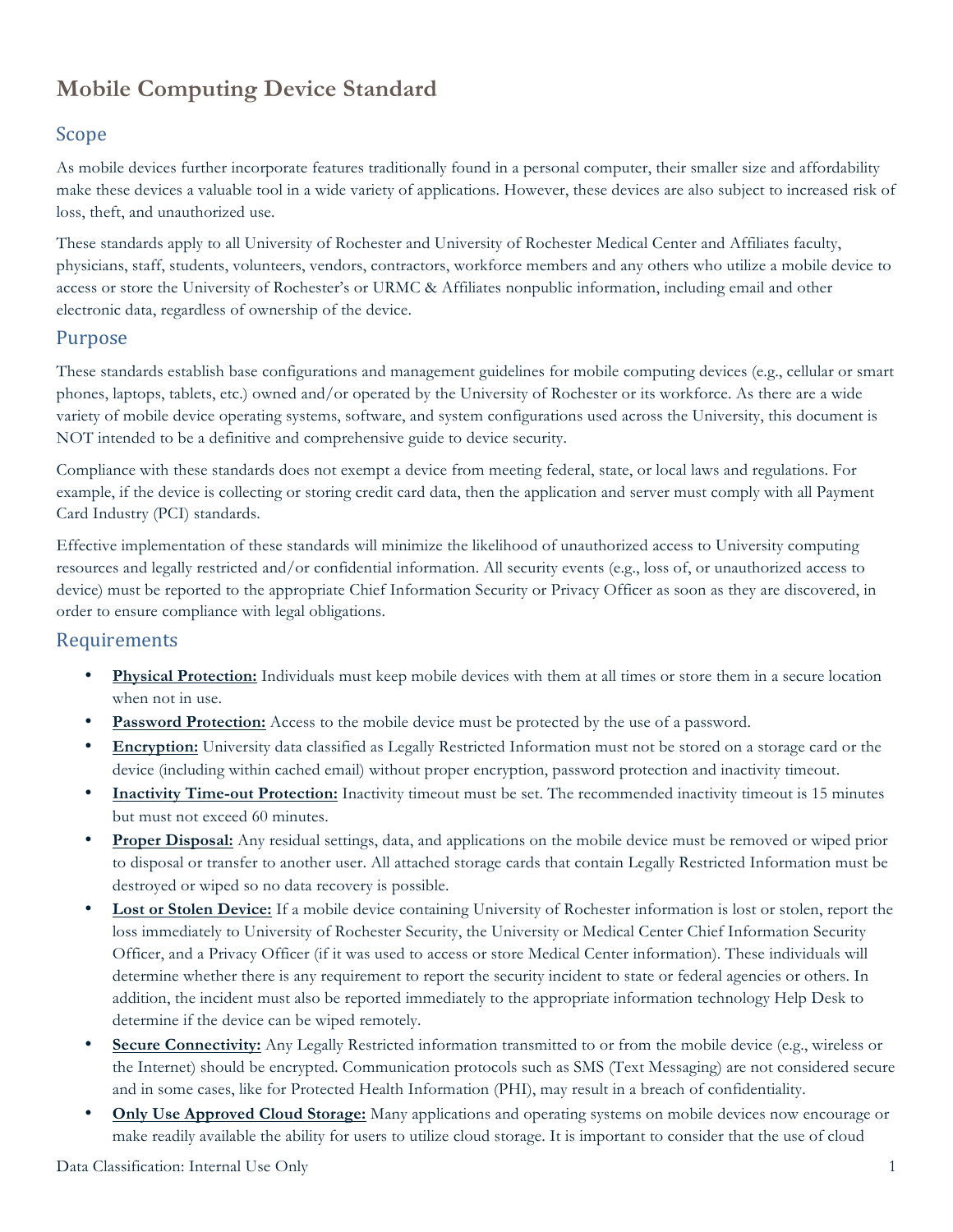storage may violate certain Privacy and/or Security regulations and laws covering where certain types of data are allowed to be stored. For example, electronic PHI is only allowed to be stored with 3rd parties who have completed appropriate contracting with the University of Rochester or URMC & Affiliates. Any data stored on unapproved storage would result in a breach of confidentiality. Please contact the Help Desks to configure an account on approved cloud storage.

#### **Additional Recommendations for Mobile Devices**

- **Invalid Password Attempts:** The device should be set to wipe after 10 invalid password attempts.
- **Disabling Unused Services:** Wireless, infrared, Bluetooth or other connection features should be turned off when not in use.
- **Remote Wipe Capability:** The mobile device should support the ability to remotely reset the device, including the deletion of all locally stored data.

### Need Help?

For additional information or assistance with configuring your device:

University IT Help: (585) 275-2000 or univithelp@rochester.edu

Medical Center IT Help: (585) 275-3200 or helpdesk\_ISD@URMC.rochester.edu

For any questions related to this document or the requirements, please contact the University of Rochester Information Security Office (InfoSec@Rochester.edu)

### **Definitions**

Mobile device: includes any device that is both portable and capable of collecting, storing, transmitting, or processing electronic data or images. Examples include, but are not limited to, laptops or tablet PCs such as iPads and netbooks, personal digital assistants (PDAs), and "smart" phones such as Blackberry, iPhones, Android devices, etc. This definition also includes storage media, such as USB hard drives or memory sticks, SD or CompactFlash cards, and any peripherals connected to a mobile device.

## **Appendix 1: Revision History**

| Modification(s)<br>Made | Modified by:                          | Date of<br>Modification | Reviewer                                       | Review<br>Date |
|-------------------------|---------------------------------------|-------------------------|------------------------------------------------|----------------|
| Document Adopted        | University IT                         | 6/6/2011                | University IT                                  | 6/6/2011       |
| Document Updated        | <b>Information Security</b><br>Office | 2/27/2018               | Privacy Security<br><b>Executive Committee</b> | 3/1/2018       |

## **Appendix 2: Contact Information**

Please address any questions or concerns with any procedures set forth within this document to the University of Rochester Information Security Office <InfoSec@Rochester.edu>.

## **Appendix 3: Related Policies and Procedures**

Data Classification: Internal Use Only 2 University IT Information Security Policy Data Security Classifications Policy 0SEC01 Access Control 0SEC06 Compliance